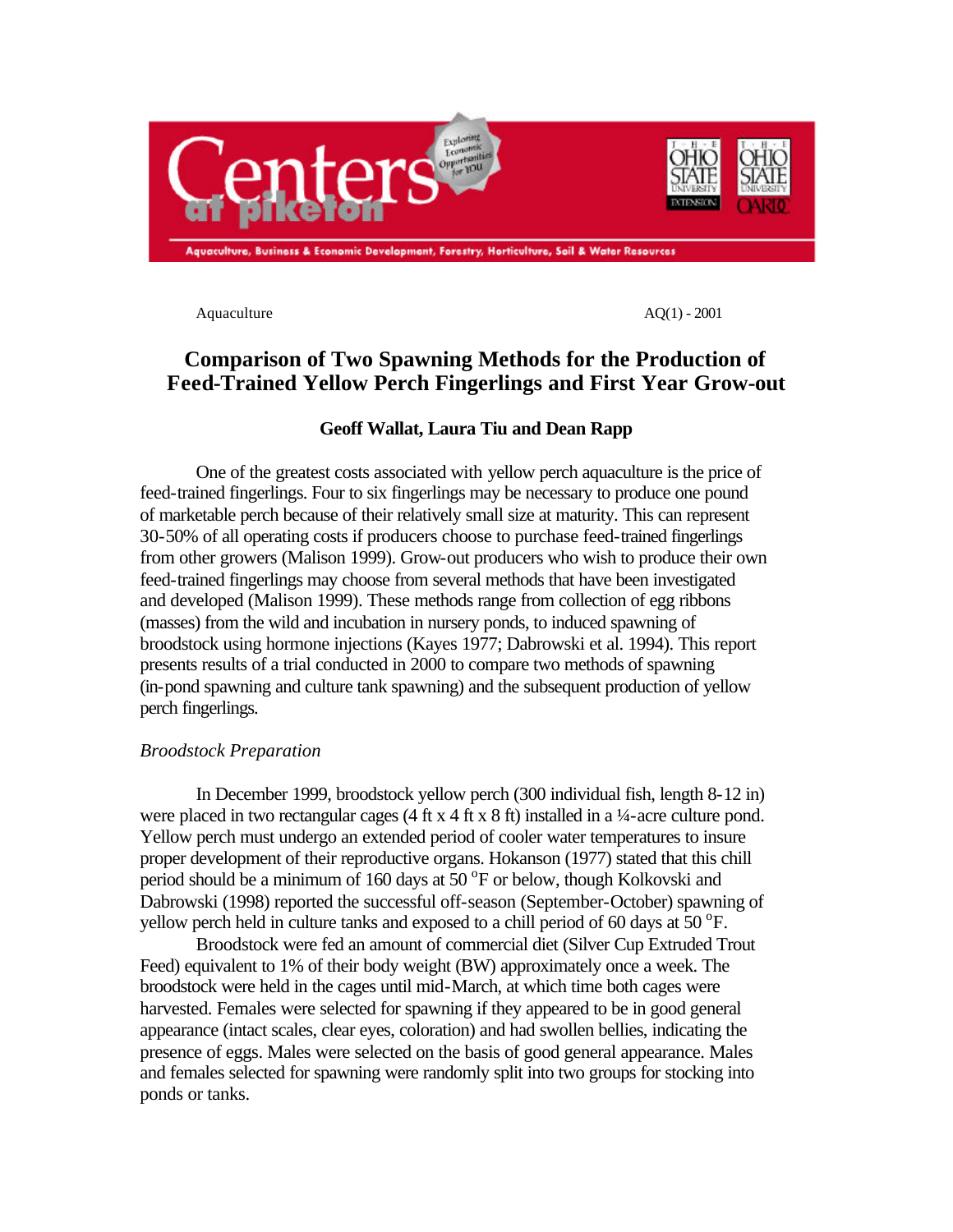## *Tank Spawning*

Three 2500 gal culture tanks (10 ft diameter x 4 ft depth) were each stocked with 30 females and 25 males on March 14th. The tanks were supplied with flow-through pond water (0.5 gal/min). The tank water volume was adjusted to 1000 gallons. Broodstock in the tanks were fed for the duration of the spawning period at 1% body weight daily (BWD).

Separate 350 gal tanks (5 ft diameter x 2.3 ft depth) were set up for egg incubation and provided with flow-through pond water (0.5 gal/min). Rectangular egg incubation racks (4 ft x 2 ft) were constructed with  $\frac{1}{2}$  PVC, and metal chicken wire (1" openings) was fitted over the rectangular frame to hold the egg ribbons. The frame consisted of four lengths of PVC pipe and four  $90^\circ$  elbow fittings (Figure 1). Two additional pieces of PVC pipe were slipped into the top of the frame using "T" fittings, and served as support legs to hold the rack in the incubation tank at approximately a  $45^{\circ}$ angle. Ribbons were held on the rack by cutting one section of the chicken wire and bending it upward in a vertical position, thus creating a "peg" to slip the end of the egg ribbon on. Ribbons were stretched to full length, and a second peg was cut near the bottom of the chicken wire. Incoming water flow was directed in a circular flow pattern to assist in holding the egg ribbons against the wire. Four incubation racks were used per tank.

# *Egg Collection in Tanks*

Tanks were checked daily for the presence of egg ribbons by slowly draining  $\frac{3}{4}$  of the water volume from the tank. This was necessary to see the egg ribbons due to the murkiness of the pond water. During the first week of tank spawning, no egg ribbons were detected. Substrate (plastic brush heads and bundled branches of Christmas trees) was added to each tank after the first week in an attempt to facilitate a spawning response. The first egg ribbons were collected from the tanks on March  $27<sup>th</sup>$ , and spawning in all tanks continued through April  $21<sup>st</sup>$ . Many of the ribbons were in small segments ( $\lt 8$  in) and these were incubated in McDonald egg jars (Figure 2) instead of on the incubation racks. Water temperatures in the tanks ranged from  $53.5$  -  $63.0$  °F in March. The majority of egg ribbon releases (referred to as peak spawning) occurred during two distinct time periods, April  $2^{nd}$  -  $6^{th}$  and April  $11^{th}$  –  $20^{th}$ . Water temperatures during these peak periods ranged from  $53.4 - 59.4$  °F and  $53.4 - 67.3$  °F, respectively (Table 1). Water temperatures during the off (no spawning) period of April  $7<sup>th</sup>$  - April 10<sup>th</sup> did not appear to differ from the first peak period.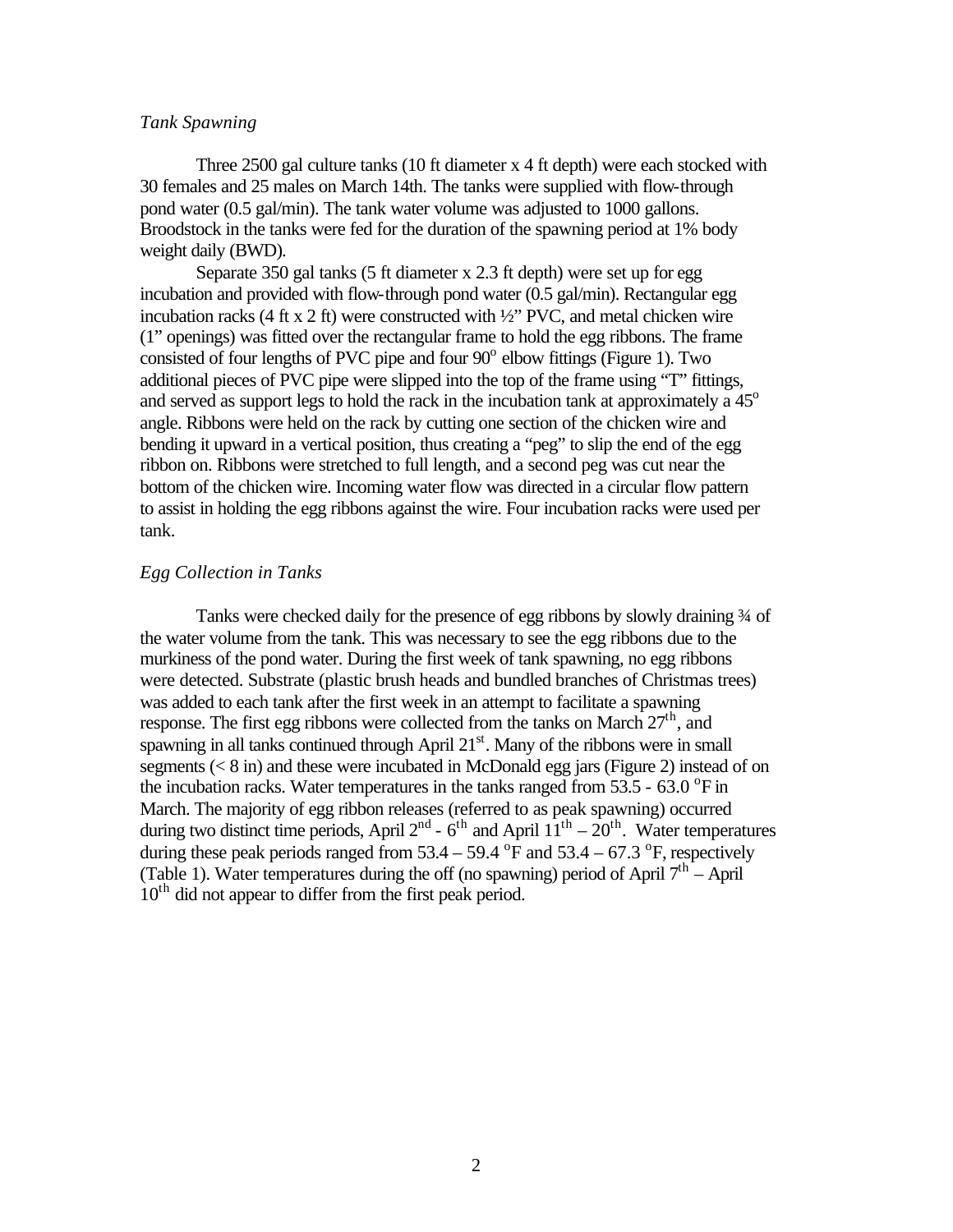# Figures 1 and 2. Egg incubation rack consisting of a PVC frame and wire mesh (1). McDonald egg jar incubator (2).



Table 1. Average, minimum and maximum temperatures in the spawning tanks during the April peak spawning periods and after spawning concluded. The peak spawning periods are identified in bold type.

|                    | Temperature $(^{o}F)$ |         |         |
|--------------------|-----------------------|---------|---------|
| Period             | Average               | Minimum | Maximum |
| April 2-6          | 56.9                  | 53.4    | 59.4    |
| April 7-10         | 56.4                  | 53.1    | 58.8    |
| <b>April 11-20</b> | 60.6                  | 53.4    | 67.3    |
| April 21-30        | 59.0                  | 55.2    | 63.1    |

During the first two weeks of egg collection (end of March to mid-April) egg segments and ribbons developed naturally for the first week. However, during week two, problems developed with sediment buildup on the eggs from the pond water. As a result, all eggs incubated in pond water subsequently died before hatch-out. After this point, egg segments and ribbons collected from the tanks were transferred to a well water tank for incubation. Pond water temperatures  $(58.0 - 61.0^{\circ}F)$  were higher than the well water temperature (53.0  $\textdegree$ F). Acclimation of the egg ribbons to the lower temperature was attempted by placing egg ribbons and pond water in a bucket, and floating the bucket in the well water for 1 hour. Fungus buildup on the eggs was noted after three days, and a daily formalin treatment (25 parts per million) was added to the incubation tank. The majority of the egg segments and ribbons transferred to the well water tank also failed to develop to the hatch-out stage.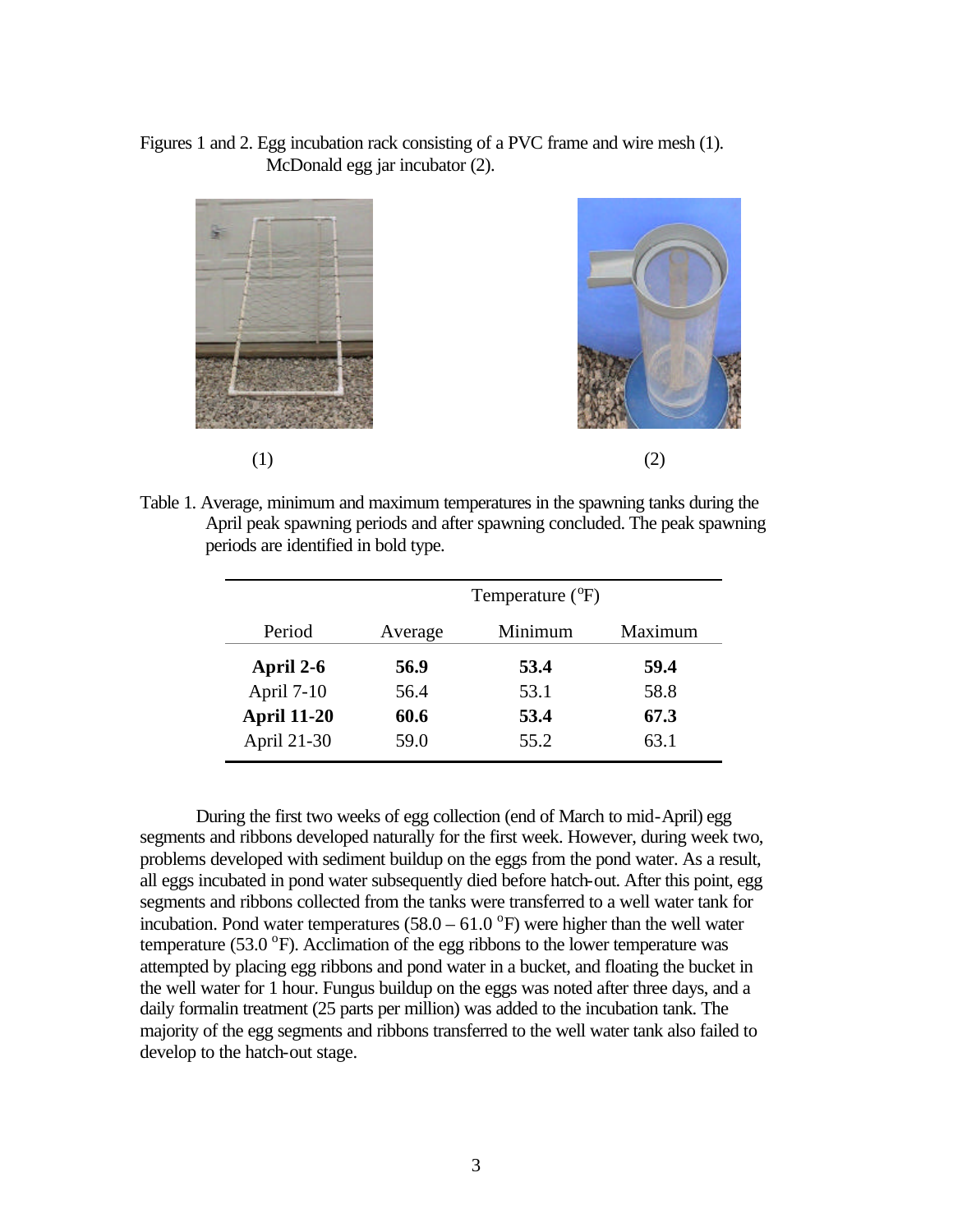# *Pond Preparation and Spawning*

Three ¼-acre ponds were selected for the pond spawning method. Prior to filling, eight Christmas trees (with needles removed) were anchored to the pond bottom or sides to provide spawning substrate for the broodstock. The 3 ponds were filled and then stocked with 20 females and 20 males per pond on March  $14<sup>th</sup>$ , the same day the tank spawning experiment was started. The pond broodstock were fed for the duration of the spawning period at approximately 1% BWD. This feeding regime was intended to minimize the consumption of the yellow perch fry by the adults. Ponds were inspected daily for the presence of egg ribbons deposited on the trees. The first sighting of egg ribbons occurred on April  $17<sup>th</sup>$  (water temperature approximately 62.5<sup>°</sup>F). It is possible that spawning was occurring previous to this point, as it was impossible to see any trees that were anchored to the bottom of the pond.

#### *Pond Fertilization*

The spawning ponds were fertilized with the liquid organic fertilizers ammonium nitrate (28-0-0) and phosphoric acid (0-54-0) once a week starting in mid-April, to stimulate phytoplankton (algae) and zooplankton blooms. Newly hatched yellow perch fry first feed exclusively on rotifers (zooplankton), and later on copepods and cladocerans. The ammonium nitrate and phosphoric acid were mixed in pond water and sprayed on the pond surface with a hand sprayer. Fertilizer amounts were based on the concentrations recommended by Culver (1996). Briefly, we added 111.5 oz of ammonium nitrate (nitrogen source) and 4.7 oz of phosphoric acid (phosphorus source) to each ¼ acre pond, to achieve targeted concentrations of 200 oz/ac for nitrogen and 10 oz/ac for phosphorus. The three spawning ponds continued to be fertilized once a week until the end of May, when fry were harvested from the ponds for feed training (Table 2).

| Pond                    |               |               |               |
|-------------------------|---------------|---------------|---------------|
| Av. Weight $(g)^*$      | 0.14          | 0.16          | 0.14          |
| Weight Range $(g)$      | $0.08 - 0.29$ | $0.06 - 0.37$ | $0.08 - 0.29$ |
| Av. Total Length (in)   | 0.99          | 1.00          | 1.03          |
| Total Length Range (in) | $0.83 - 1.18$ | $0.67 - 1.26$ | $0.87 - 1.42$ |
| <b>Total Number</b>     | 33,053        | 30,438        | 48,333        |
|                         |               |               |               |

| Table 2. Average weight and weight range $(n=50)$ , average total length (measured from |  |
|-----------------------------------------------------------------------------------------|--|
| tip of mouth to end of tail fin) and total length range $(n=50)$ , and total number of  |  |
| yellow perch fry harvested from the three 1/4-acre ponds.                               |  |

\* Weight measurements are expressed in the Metric unit (grams) rather than the English unit (ounces) due to the small values (e.g.  $0.14$  grams = 0.0049 ounces).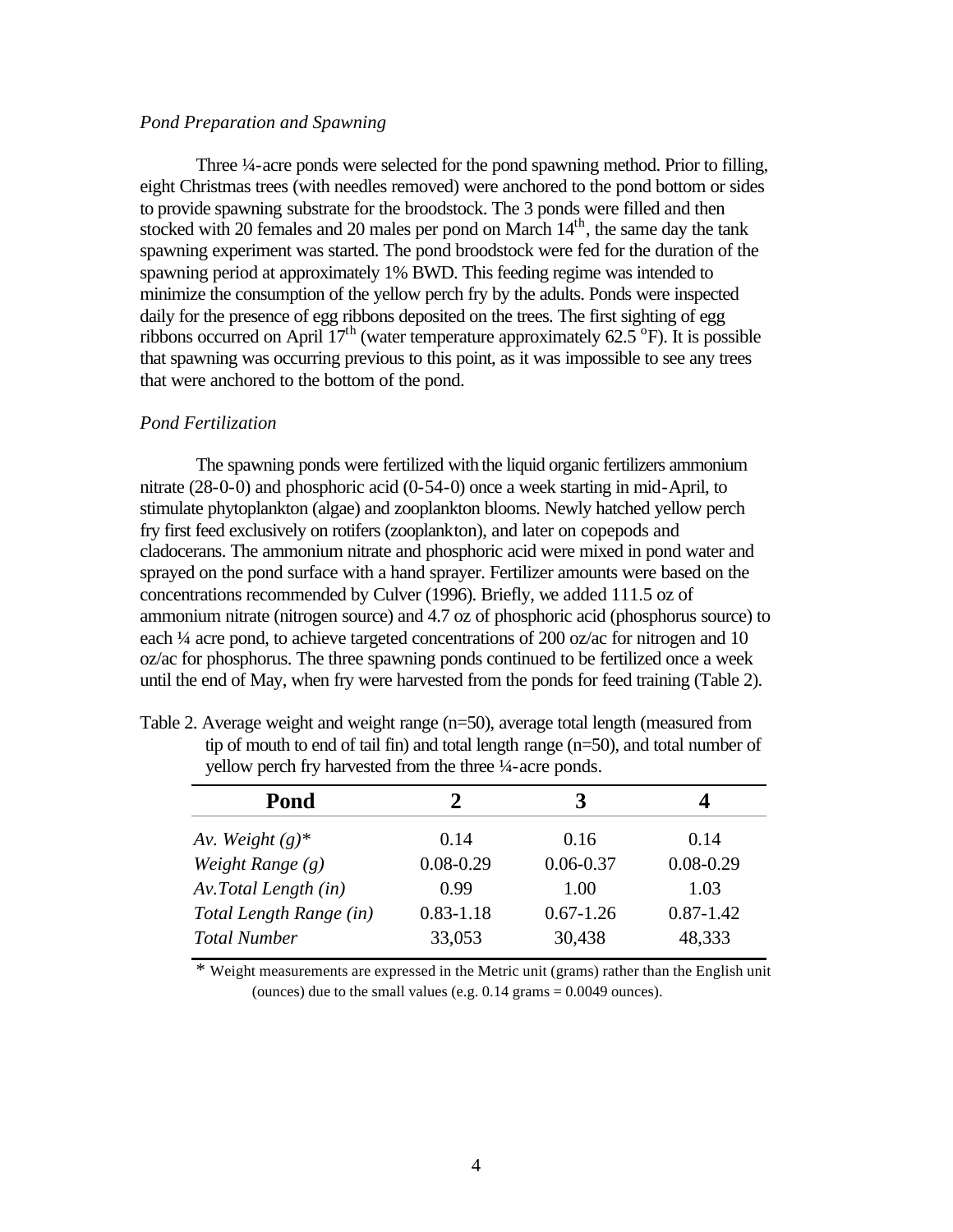# *Feed Training*

The yellow perch fry harvested from the three  $\frac{1}{4}$ -acre ponds were stocked as separate groups to four 350 gal round tanks (pond 4 group was split among two tanks due to the larger yield). The tanks were stationed inside a greenhouse, and provided with flow-through (2 gal/min) pond water. Methods of feed training followed those outlined by Wallat and Tiu (1999). Each tank was fed the equivalent of 5% BWD of a trout crumble diet (Silver Cup) using automatic belt feeders. After the first three days of feed training, formalin treatments (25 ppm) were added daily to each tank to control potential fungus outbreaks. Temperatures in the culture tanks ranged from  $69.4 - 78.0$  °F during the feed-training period. The feed training period lasted 14 days. Survival of the yellow perch fry through the feed-training process was approximately 65% for pond 2 fry and 20% for the pond 3 and 4 fry.

At the end of the feed training period, the fingerlings from all four tanks were weighed and stocked into two  $\frac{1}{4}$ -acre ponds. As a time saving measure, fingerlings were not measured for average length. The average weight per fish, total weight and number of feed-trained fingerlings stocked to the two ¼-acre ponds is summarized in Table 3.

| Pond                |        |        |
|---------------------|--------|--------|
| Av. Weight $(g)$    | 0.37   | 0.29   |
| Total Weight (lb)   | 11.17  | 15.38  |
| <b>Total Number</b> | 13,822 | 23,802 |

Table 3. Average weight (n=50), total weight stocked, and total number of feed-trained yellow perch fingerlings stocked into two ¼-acre ponds.

#### *Fingerling production*

Stocking densities for the two ¼-acre ponds were equivalent to 55,000 fingerlings/acre and 95,000 fingerlings/acre, respectively. Temperature and dissolved oxygen readings were taken daily in the morning for each pond. Figures 3 and 4 summarize the monthly minimum, maximum and average temperatures and dissolved oxygen readings for both ponds.

Figure 3. Monthly minimum, maximum and average temperatures for ponds 2 and 3.

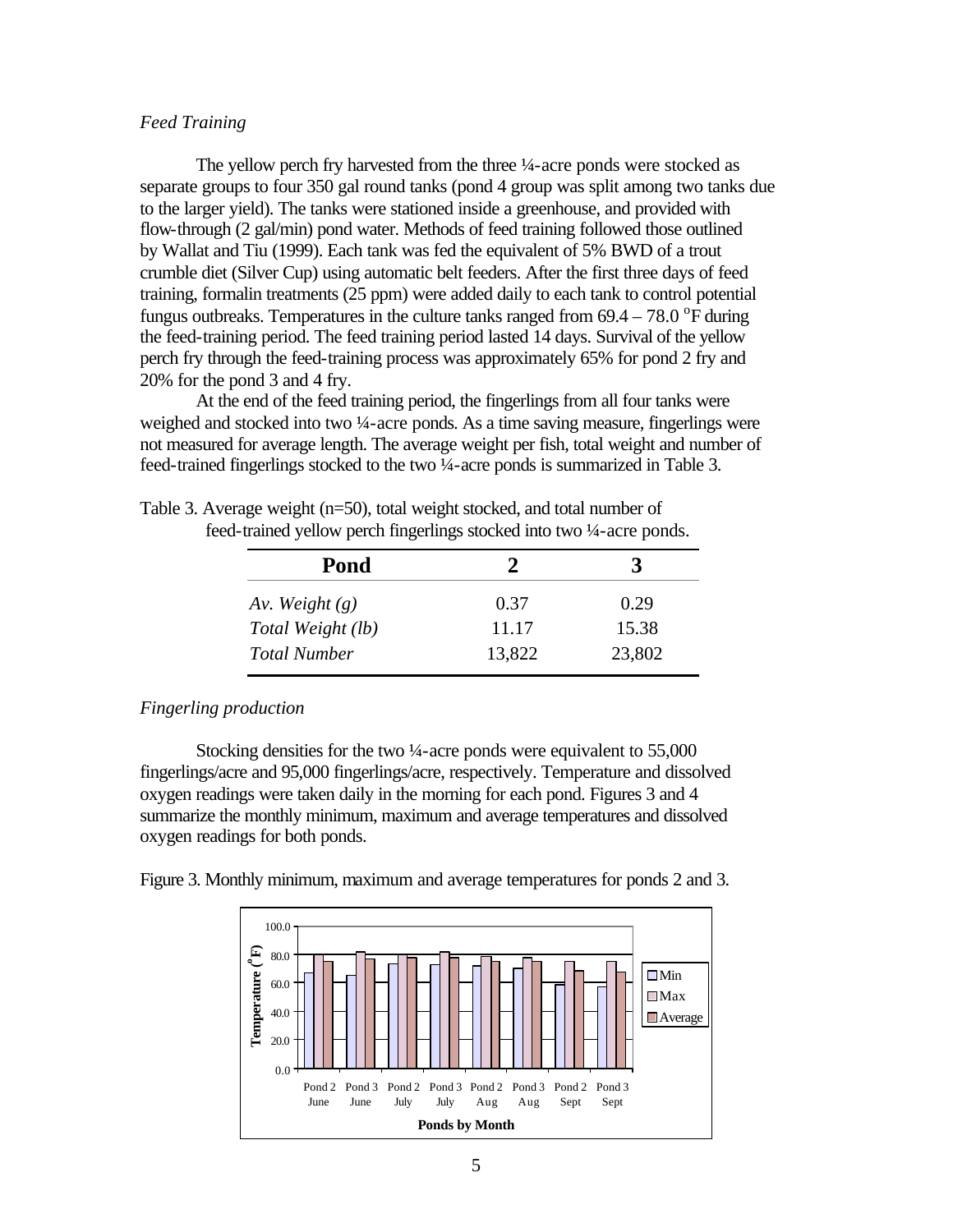

Figure 4. Monthly minimum, maximum and average dissolved oxygen readings for ponds 2 and 3.

The fish in each pond were fed in June at 10% BWD. Successively larger feed sizes (Silver Cup trout feed crumble, #2, #3, #4, Purina AquaMax 5D03-1/16" pellet, 5D04-3/32" pellet) were used as the fish grew in size. Feed amounts were lowered temporarily to 3.5% BWD in July due to a brief period of low dissolved oxygen readings in the ponds  $( $6.0$  ppm). Feed rates were increased to 7% BWD at the end of July when$ dissolved oxygen levels stabilized  $(> 7.0 \text{ ppm})$ . Temperature and feeding activity began to decrease in September and feed rates were lowered to 4% BWD to compensate. The feed rates remained at that level until harvest.

Ponds were sampled once a month in July and August by pulling a seine net through corner sections of the pond until 50 fish were captured. The fish were measured individually for weight (Figure 5) and total length (Figure 6) and returned to the pond.

Figure 5. Monthly minimum, maximum and average weights (n=50) of yellow perch fingerlings from ponds 2 and 3 by month. The September data was taken during the final harvest.

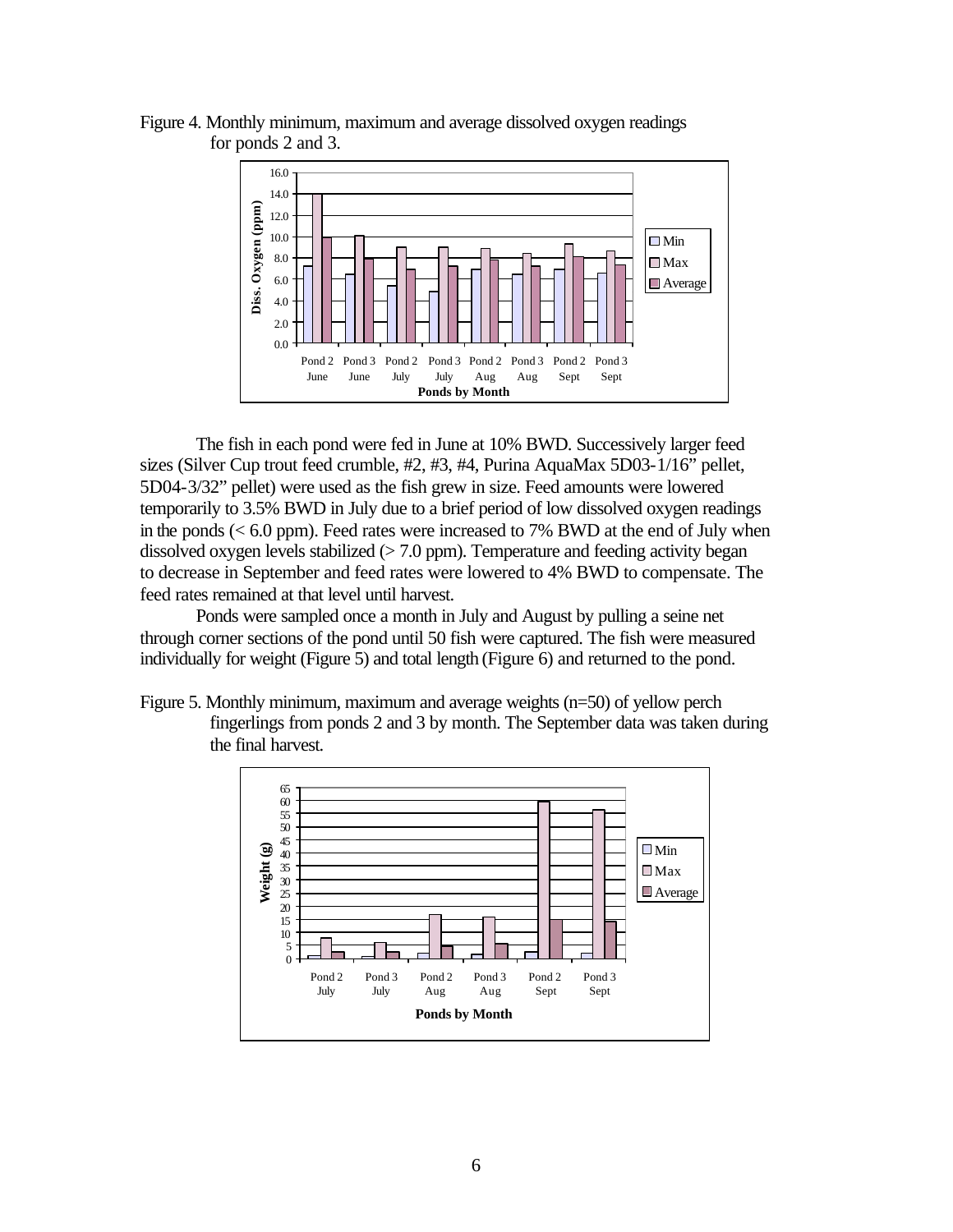Figure 6. Monthly minimum, maximum and average total length (n=50) of yellow perch fingerlings from ponds 2 and 3 by month. The September data was taken during the final harvest.



Both ponds were harvested at the end of September, and all fish were weighed to determine the total number of fish and harvest weight from each pond (Table 4). Figure 7 summarizes the length intervals (percent of total) from the final harvest sample of 50 fish for each pond.

Table 4. Total number of fish harvested, total harvest weight, average weight (n=50) and average total length (n=50) from ponds 2 and 3.

| Pond                 |        |        |
|----------------------|--------|--------|
| <b>Total Number</b>  | 8,506  | 13,331 |
| Total Weight (lb)    | 316.51 | 454.92 |
| Av.Total Length (in) | 4.18   | 4.17   |
| Average Weight $(g)$ | 16.91  | 15.48  |

Figure 7. Length intervals (percent of total) at September harvest of sample fish (n=50) for ponds 2 and 3.

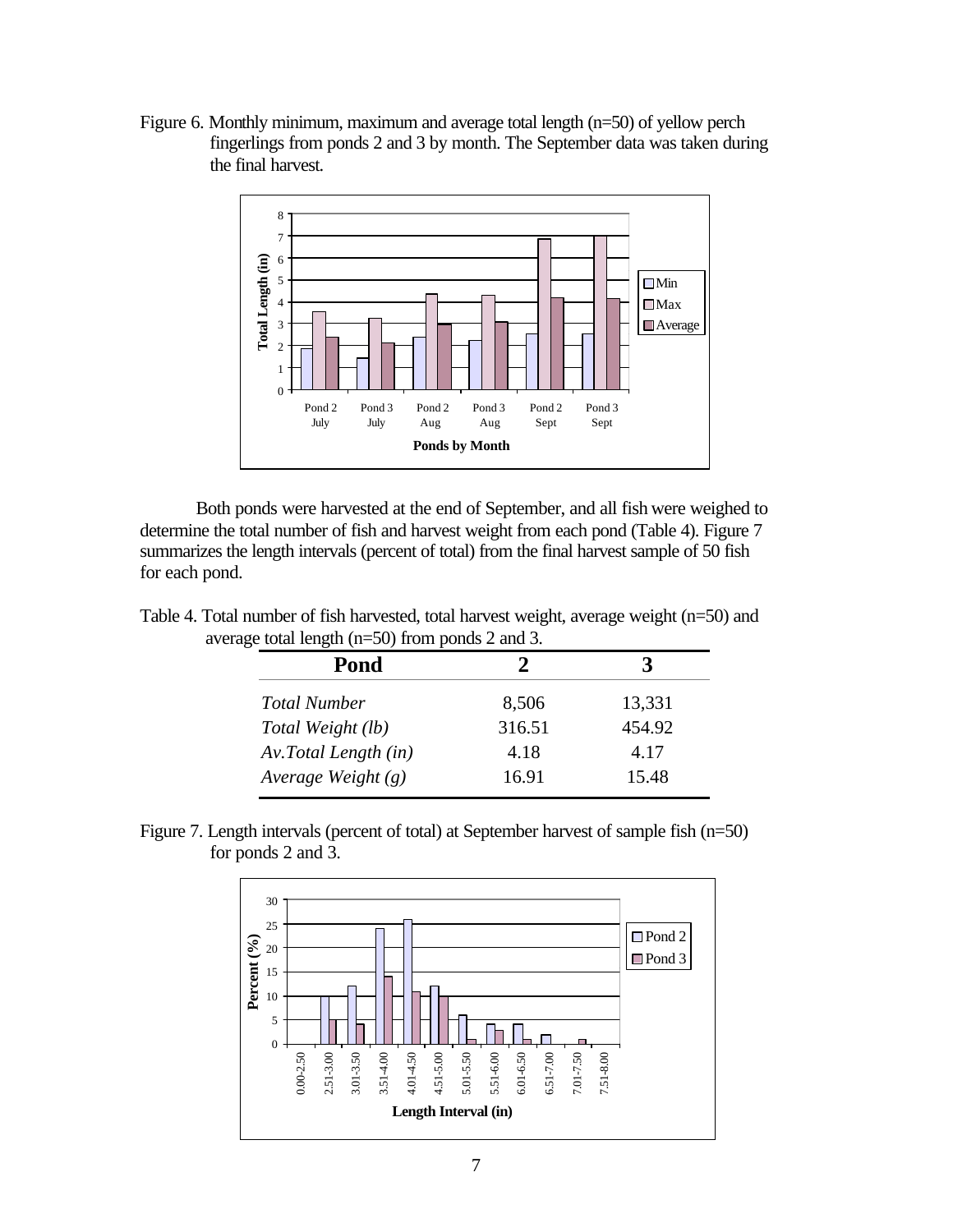The results of the 2000 trial corresponded to results found in the 1999 trial grow-out, where 16,000 feed-trained fingerlings were stocked in one ¼-acre pond in June 1999 and 9,810 fish were harvested in October 1999. Table 5 compares the results of the year 2000 trial ponds to the 1999 trial.

Table 5. Comparison of ponds 2 and 3 to the 1999 trial pond for total number of fish stocked, total number of fish harvested, survival, number of fish per pound, yield expressed as pounds per acre, and the feed conversion ratio (= total amount feed / total weight gain).

| Pond                          | $\mathcal{P}$ | 3      | 1999 data |
|-------------------------------|---------------|--------|-----------|
| <b>Total Number Stocked</b>   | 13,822        | 23,802 | 16,000    |
| <b>Total Number Harvested</b> | 8,506         | 13,331 | 9,810     |
| Survival $(\% )$              | 62            | 56     | 61        |
| No. Fish/Found                | 27            | 30     | 29        |
| Pounds / Acre *               | 1,266         | 1,819  | 1,356     |
| <b>Feed Conversion</b>        | 1.4           | 1.5    | 1.3       |

\* Equivalent Yield per Acre. Actual yields per ¼ acre pond were 317, 455 and 339 pounds respectively.

# *Discussion*

Spawning method had an effect on the production of feed-trained fingerlings. The attempt to spawn yellow perch broodstock in greenhouse tanks with flow-through pond water resulted in 0% survival of fry for feed training. The pond method of spawning yellow perch broodstock, using Christmas trees for substrate, resulted in survivals and yields similar to other published trials and demonstrations.

Initial differences were first noted during spawning. The fish in the greenhouse tanks experienced two spawning peaks where normally there would be only one peak in a given fish population. However, it can be argued that the entire period of April  $2<sup>nd</sup>$  – April  $20<sup>th</sup>$  could be considered the peak spawning period. Only a few ribbons were visible in the ponds (first sighting on April  $17<sup>th</sup>$ ) and it was impossible to determine the peak spawning period in the ponds due to the absence of water clarity.

The condition of the egg ribbons varied greatly between the two spawning methods. The egg ribbons from the greenhouse tanks were in small broken segments while the ribbons seen in the ponds were longer  $(18 - 30)$  in and more reflective of typical yellow perch egg ribbons. This difference in egg ribbons could have several causes. The initial condition of the broodstock (e.g. poor quality, genetic deficiencies) is an unlikely factor since both groups of broodstock (tanks and ponds) were randomly selected from the same batch of fish. The difference may have been due to nutritional deficiencies in the broodstock. While both groups of broodstock were observed eating the pelleted feed, the broodstock in the ponds may have had access to supplemental feed (insects, large zooplankton, etc.) available only in the pond. The most probable factor in the difference in condition and quality of the egg ribbons was the effect of stress. The broodstock in the tanks were subjected to more intense sunlight, daily fluctuations in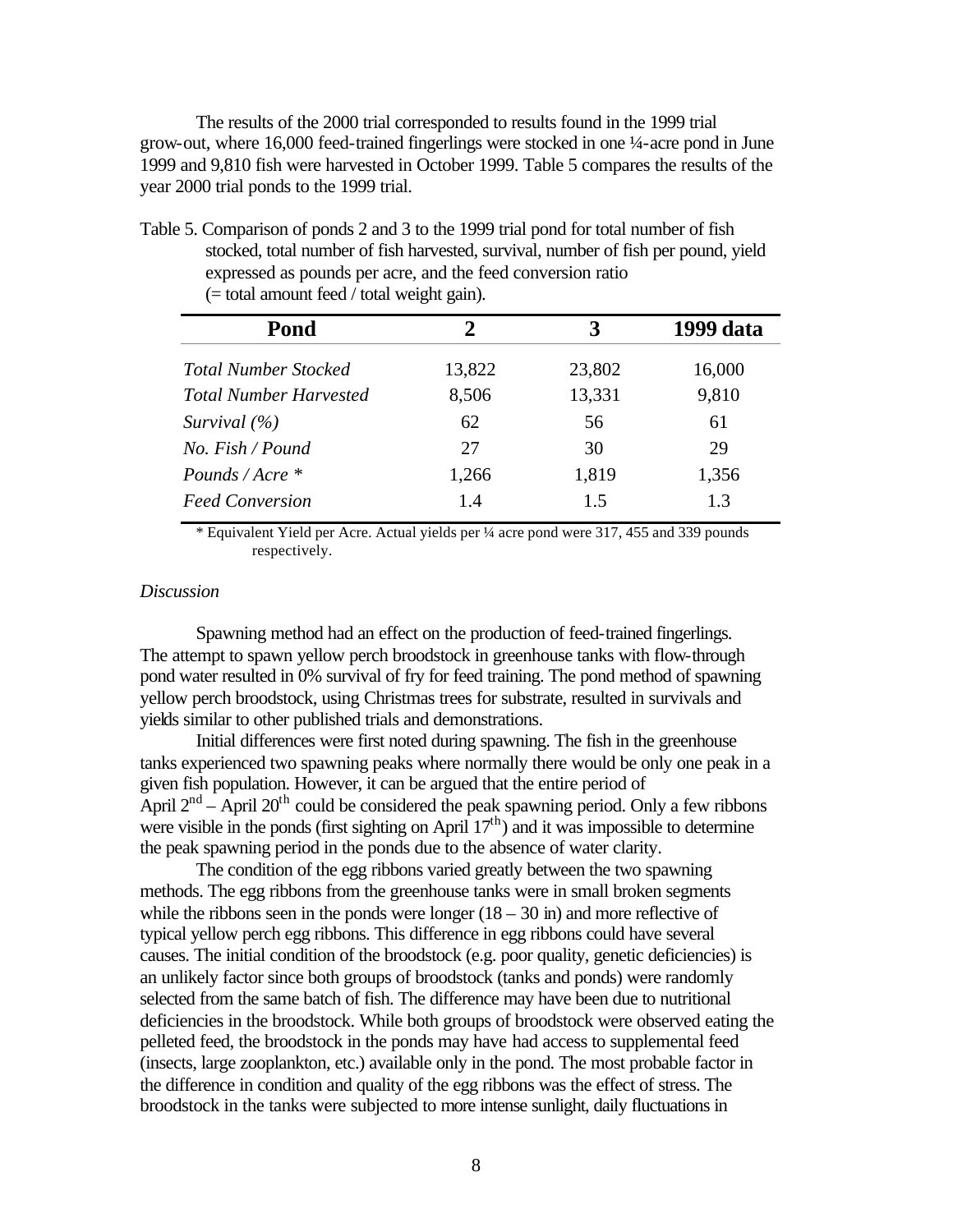water level (draining to look for egg ribbons), and larger and faster temperature variations (due to the small volume of water in the tanks versus ponds). All of these factors could have attributed to the low spawning success in the greenhouse tanks with flow-through pond water.

Incubation of the eggs collected from the tanks in flow-through pond water resulted in an accumulation of sediment on the egg surface. The sediment buildup likely caused the failure of the eggs to reach hatch-out stage. Partial or total blockage of the egg surface to the water column by the sediment would reduce available oxygen, inhibit the exchange of metabolites and increase the likelihood of fungal growth on the eggs. Egg batches transferred to well water for incubation may have been shocked by the combination of the rapid temperature drop  $(5 - 8)^\circ$ F in one hour) and differences in water chemistry (pond versus well) during acclimation. These eggs also failed to develop to the hatch-out stage. Filtration to remove sediments, algae and other interfering solids may be necessary for successful incubation in flow-through pond water. Longer acclimation periods between differing temperatures and water sources should also improve incubation success. Higher concentrations of formalin to treat the eggs may also be needed when fungus becomes evident.

Perch fingerlings from ponds 3 and 4 had low survival (20%) during the feed training portion of the trial. These two ponds had more filamentous algae and frog tadpoles than pond 2 (60% survival through feed training), which interfered with the initial (pre-feed training) weight measurements at harvest. Attempts were made to remove as much of the algae and tadpoles from the fish groups before stocking to the feed training tanks, but not all could be removed. The resulting inaccuracy of the weights would lead to overestimates of the number of fingerlings harvested for feed training, and in turn, underestimates of survival after feed training. In addition, these fingerlings (ponds 3 and 4) underwent more handling and stress, in the attempts to remove the algae and tadpoles, which would effect survival.

The fingerling ponds (2 and 3) exhibited a substantial average weight gain (10.1 and 8.4 g, respectively) and average length gain (1.2 and 1.1 in) from August through September. This is most likely due to the combination of the increased feed amount (7% body weight from 3.5%) in late July through September, and the lower average temperatures in August (74.6 and 75.5 $\,^{\circ}\text{F}$ , respectively) and September  $(67.7 \text{ and } 68.5 \text{ °F})$  as compared to July (77.6 and 77.8  $\text{°F}$ ). The average temperatures experienced in August and September were closer to the optimum temperatures  $(72 \text{ to } 77 \text{ °F})$  of yellow perch.

The results of the 1999 and 2000 trials for survival (approximately 60%) and yield (approximately 1,200 to 1,800 pounds per acre) at the end of year one appear to be consistent with other published trial and/or demonstration information (Held et al. 1998; Malison 1999). Improvements in the survival and growth of perch to the feed training stage and after year one need to be made. Further research in these areas also should be designed as replicated experiments at the commercial scale to verify the results to date.